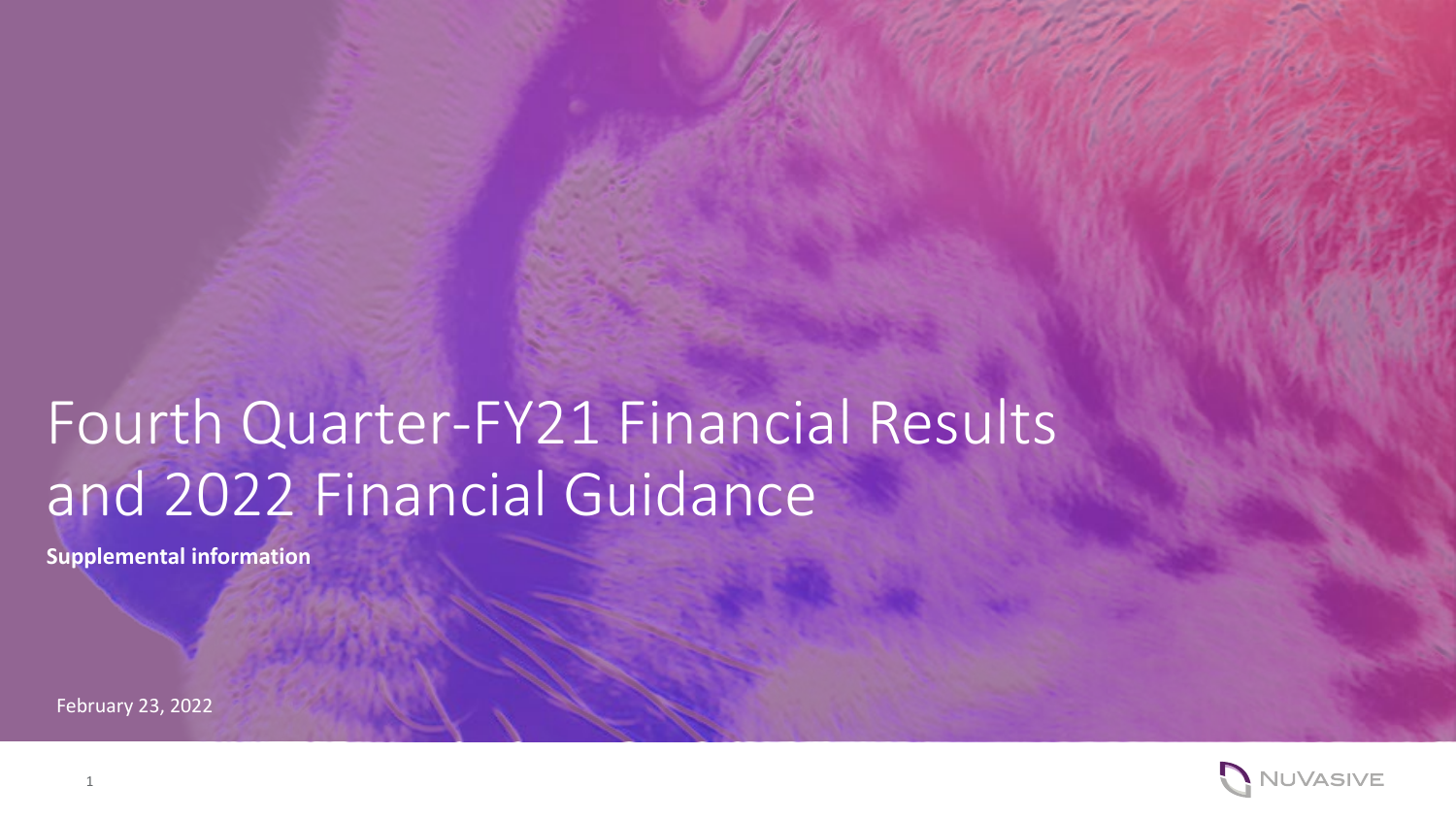### Forward-looking statements

NuVasive, Inc. ("NuVasive" or the "Company") cautions you that statements included in this presentation that are not a description of historical facts are forward-looking statements that involve risks, uncertainties, assumptions and other factors which, if they do not materialize or prove correct, could cause NuVasive's results to differ materially from historical results or those expressed or implied by such forward-looking statements.

In addition, this presentation contains selected financial results from the fourth quarter and full year 2021, as well as projections for 2022 financial guidance and expectations regarding longer-term financial performance. The Company's projections for 2022 financial guidance and expectations regarding longer-term financial performance represent initial estimates, and are subject to the risk of being inaccurate because of the preliminary nature of the forecasts, the risk of further adjustment, or unanticipated difficulty in selling products or generating expected profitability. The potential risks and uncertainties which contribute to the uncertain nature of these statements include, among others, the impact of the COVID-19 pandemic on the Company's business and financial results; the Company's ability to maintain operations to support its customers and patients in the near-term and to capitalize on future growth opportunities; risks associated with acceptance of the Company's surgical products and procedures by spine surgeons and hospitals, development and acceptance of new products or product enhancements, clinical and statistical verification of the benefits achieved via the use of NuVasive's products, the Company's ability to adequately manage inventory as it continues to release new products, its ability to recruit and retain management and key personnel, and the other risks and uncertainties more fully described in the Company's news releases and periodic filings with the Securities and Exchange Commission.

NuVasive's public filings with the Securities and Exchange Commission are available at [www.sec.gov.](http://www.sec.gov/) NuVasive assumes no obligation to update any forward-looking statement to reflect events or circumstances arising after the date on which it was made.

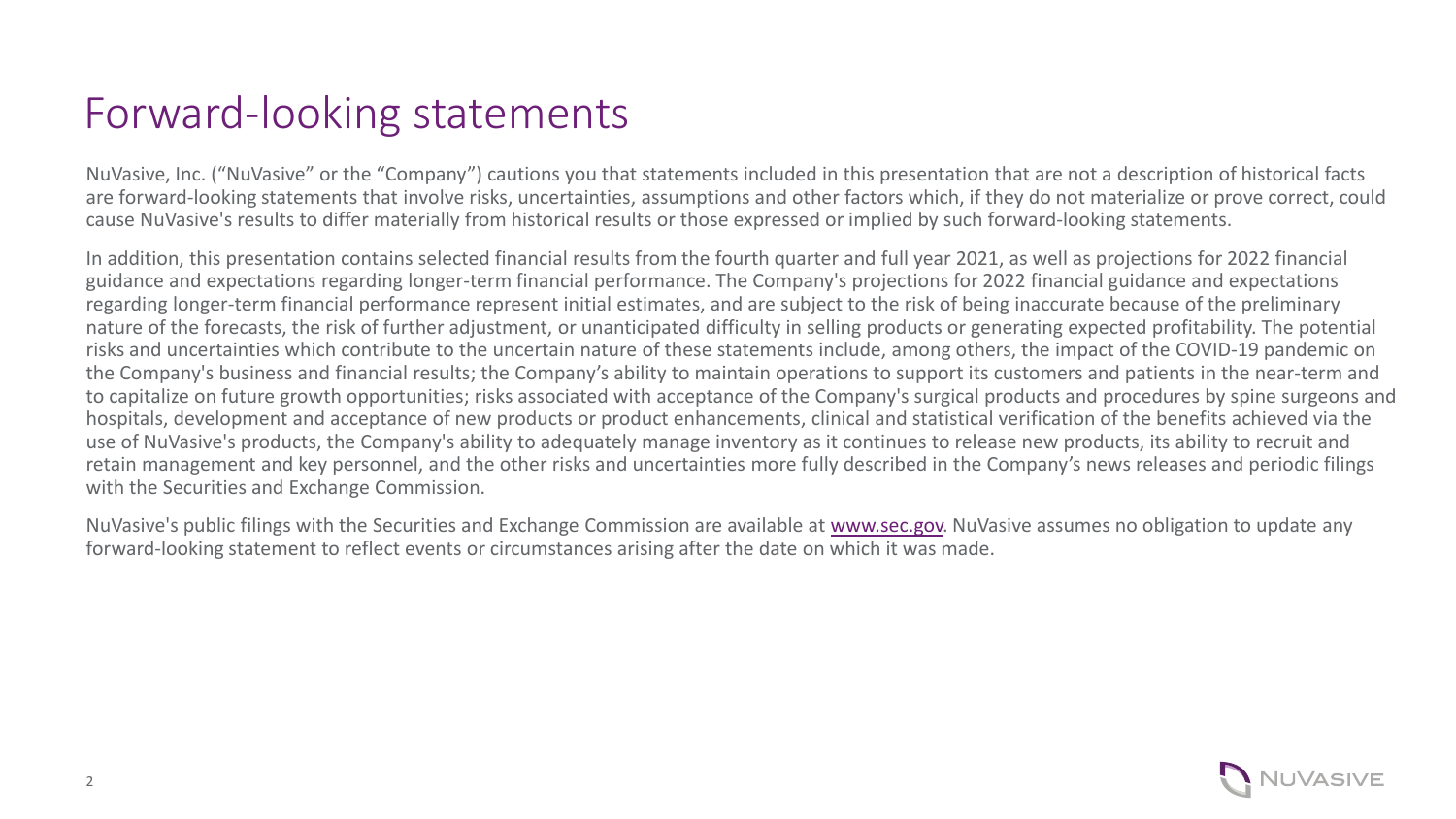#### Non-GAAP financial measures

Management uses certain non-GAAP financial measures such as non-GAAP gross profit, non-GAAP gross margin, non-GAAP operating expenses, non-GAAP operating margin, non-GAAP net income (loss), and non-GAAP diluted earnings (loss) per share. These non-GAAP financial measures exclude amortization of intangible assets, business transition costs, purchased in-process research and development, one-time restructuring charges, non-cash purchase accounting adjustments, inventory charges associated with product withdrawals, certain foreign currency impacts and related items in connection with acquisitions, investments and divestitures, certain litigation expenses and settlements, certain European medical device regulation costs, gains and losses from strategic investments, gains and losses from changes in fair value of derivatives, non-cash interest expense (excluding debt issuance cost) and other significant one-time items. Management also uses certain non-GAAP measures which are intended to exclude the impact of foreign exchange currency fluctuations. The measure constant currency utilizes an exchange rate that eliminates fluctuations when calculating financial performance numbers.

The Company also uses measures such as free cash flow, which represents cash flow from operations less cash used in the acquisition and disposition of capital. Additionally, the Company uses an adjusted EBITDA measure which represents earnings before interest, taxes, depreciation and amortization and excludes the impact of stock-based compensation, business transition costs, purchased in-process research and development, one-time restructuring charges, non-cash purchase accounting adjustments, inventory charges associated with product withdrawals, certain foreign currency impacts and related items in connection with acquisitions, investments and divestitures, certain litigation expenses and settlements, certain European medical device regulation costs, gains and losses on strategic investments, gains and losses from changes in fair value of derivatives and other significant one-time items. Management calculates the non-GAAP financial measures provided in this presentation excluding these costs and uses these non-GAAP financial measures to enable it to further and more consistently analyze the period-to-period financial performance of its core business operations. Management believes that providing investors with these non-GAAP measures gives them additional information to enable them to assess, in the same way management assesses, the Company's current and future continuing operations. These non-GAAP measures are not in accordance with, or an alternative for, GAAP, and may be different from non-GAAP measures used by other companies.

This presentation is intended to accompany and serve as a supplement to the Company's fourth quarter and full year 2021 earnings announcement, which includes financial results reported on a GAAP and non-GAAP basis. For reconciliations of non-GAAP financial measures to the comparable GAAP financial measure, please refer to the earnings announcement, as well as supplemental financial information included herein, both of which are posted on the Investor Relations section of the Company's corporate website at [www.nuvasive.com](http://www.nuvasive.com/).

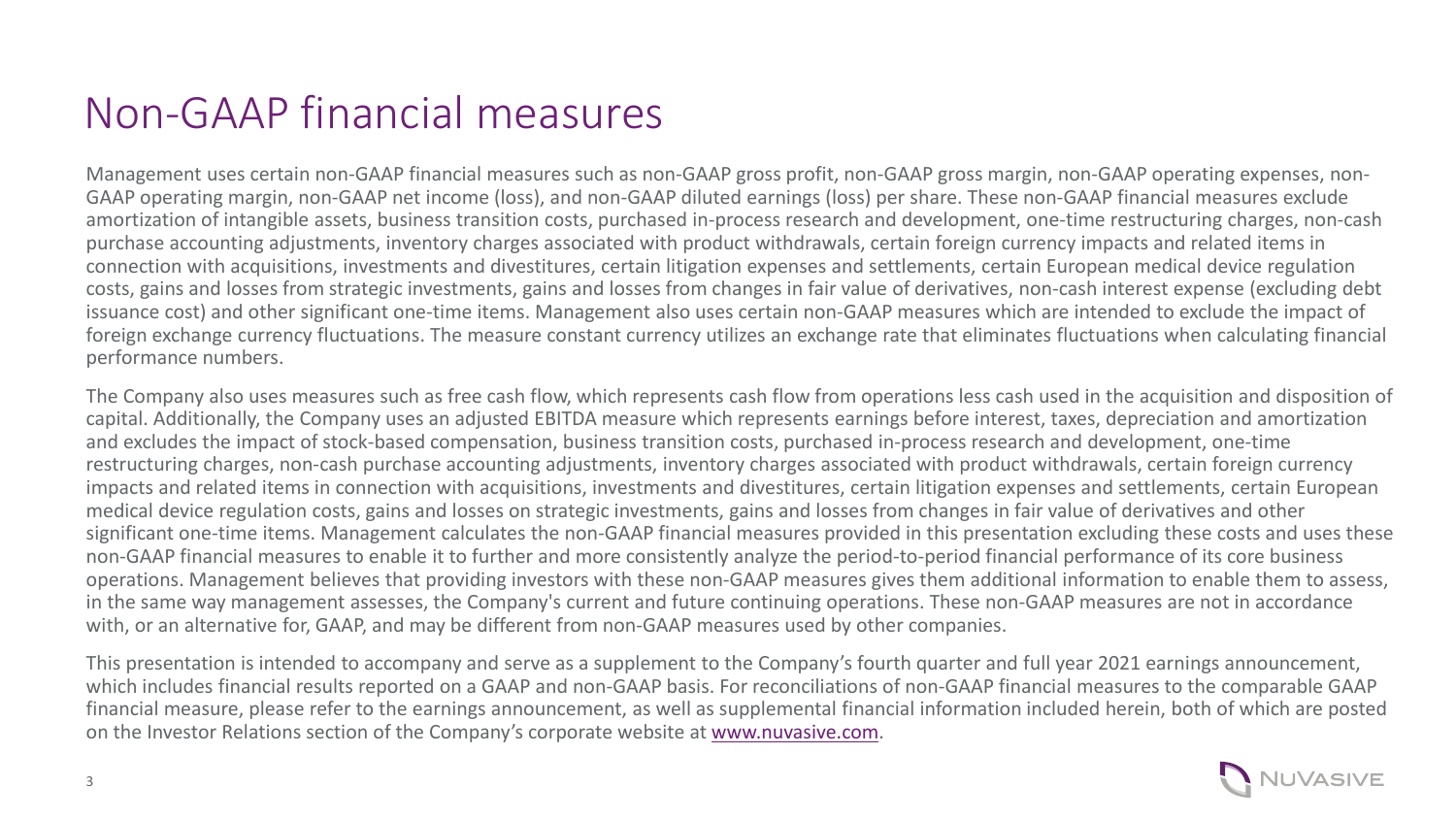#### Q4 2021 overview

*Financial results and highlights for the quarter ended December 31, 2021*



#### **Key Q4 2021 highlights**

- Company performs first commercial **Pulse platform** cases
- **C360 portfolio** delivers **double-digit growth**
- Company opens and completes first labs at **East Coast Experience Center** in New York metropolitan area

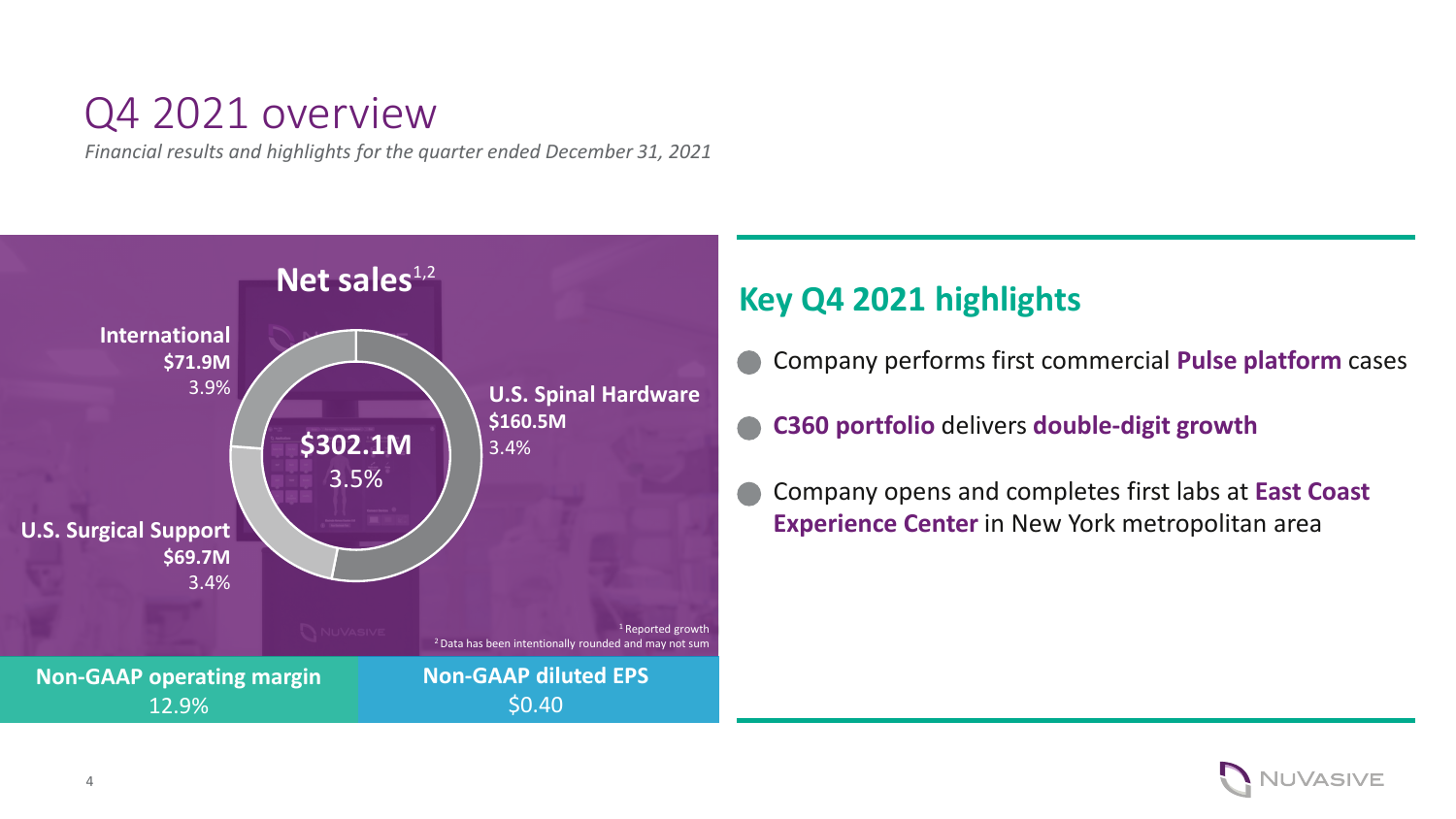#### Full year 2021 overview

*Financial results and highlights for the year ended December 31, 2021*



#### **Key full year 2021 highlights**

- **Pulse** platform demonstrates **strong performance** in early adoption
- NuVasive **Simplify Cervical Disc exceeds expectations**  in first year
- NuVasive is now the **market leader in ALIF**
- **International** delivers **double-digit net sales growth**

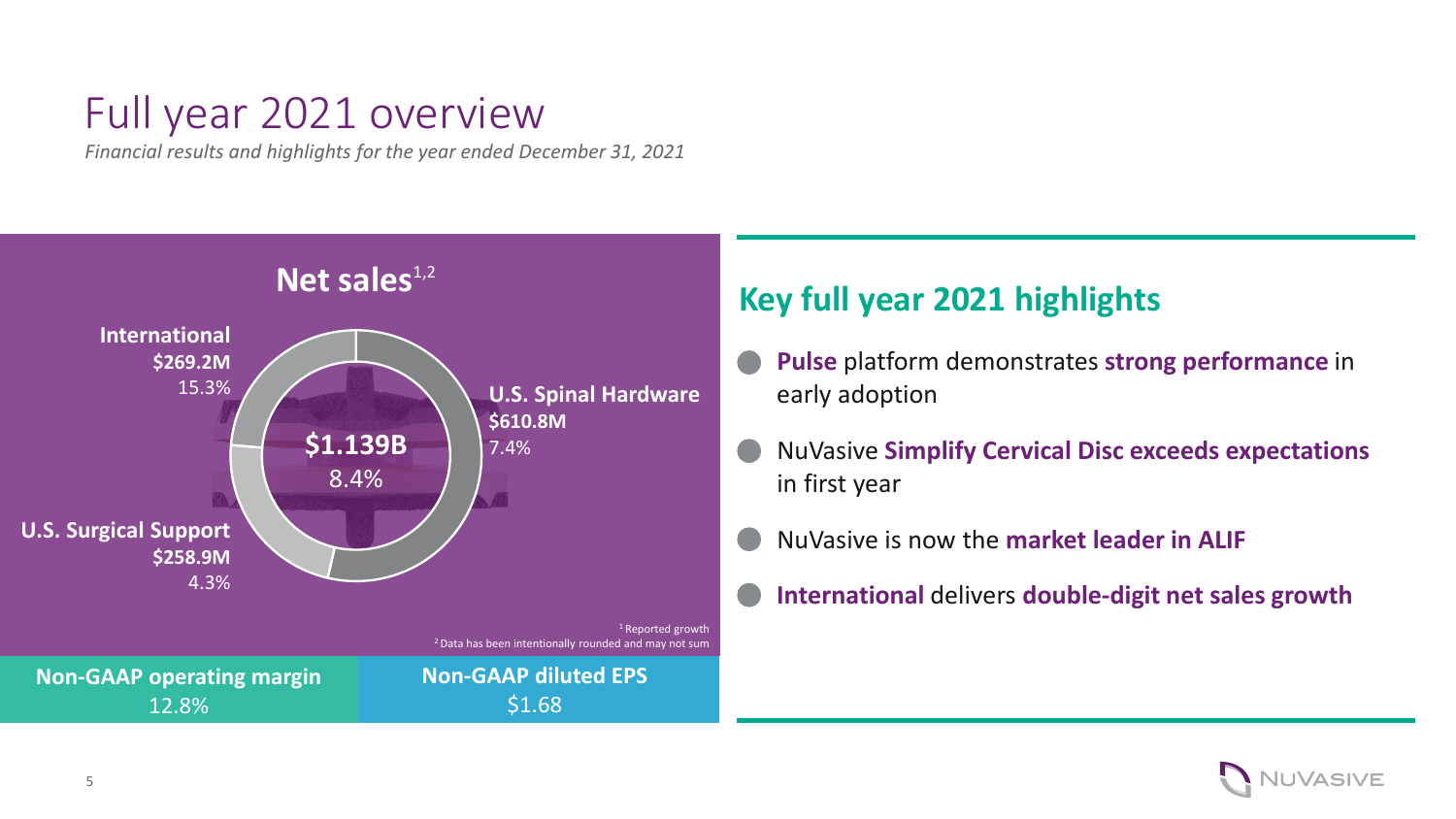# Full year 2022 financial guidance

*NuVasive financial performance guidance as of February 23, 2022*

|                                          |                 |                 | May 18th<br>$\circledcirc$       | Setup<br>Pre-surgery                                 | Intra-op Posterior<br>End  |
|------------------------------------------|-----------------|-----------------|----------------------------------|------------------------------------------------------|----------------------------|
|                                          | <b>GAAP</b>     | <b>Non-GAAP</b> | Applications                     | $\phi$ Electro les                                   |                            |
| Net sales growth<br>(reported)*          | 5.0%-8.0%       | 5.0%-8.0%       | <b>Twitch Tes</b><br><b>XLIF</b> |                                                      | ER<br>Sa<br>Multi-<br>Harn |
| Net sales growth<br>(constant currency)* |                 | 6.0%-9.0%       |                                  |                                                      |                            |
| <b>Operating margin</b>                  | $6.7\% - 8.2\%$ | 13.0%-14.5%     |                                  |                                                      | <b>Conne</b>               |
| <b>Diluted earnings per</b><br>share     | $$0.71-$1.01$   | $$2.05 - $2.35$ |                                  | <b>Harness Counter: 116</b><br><b>Electrode Test</b> |                            |

\* Reflects expectations for net sales growth in 2022 compared to 2021. Net sales growth on a constant currency basis excludes year over year currency fluctuations, which the Company expects will create a negative impact of approximately 100 bps in 2022.

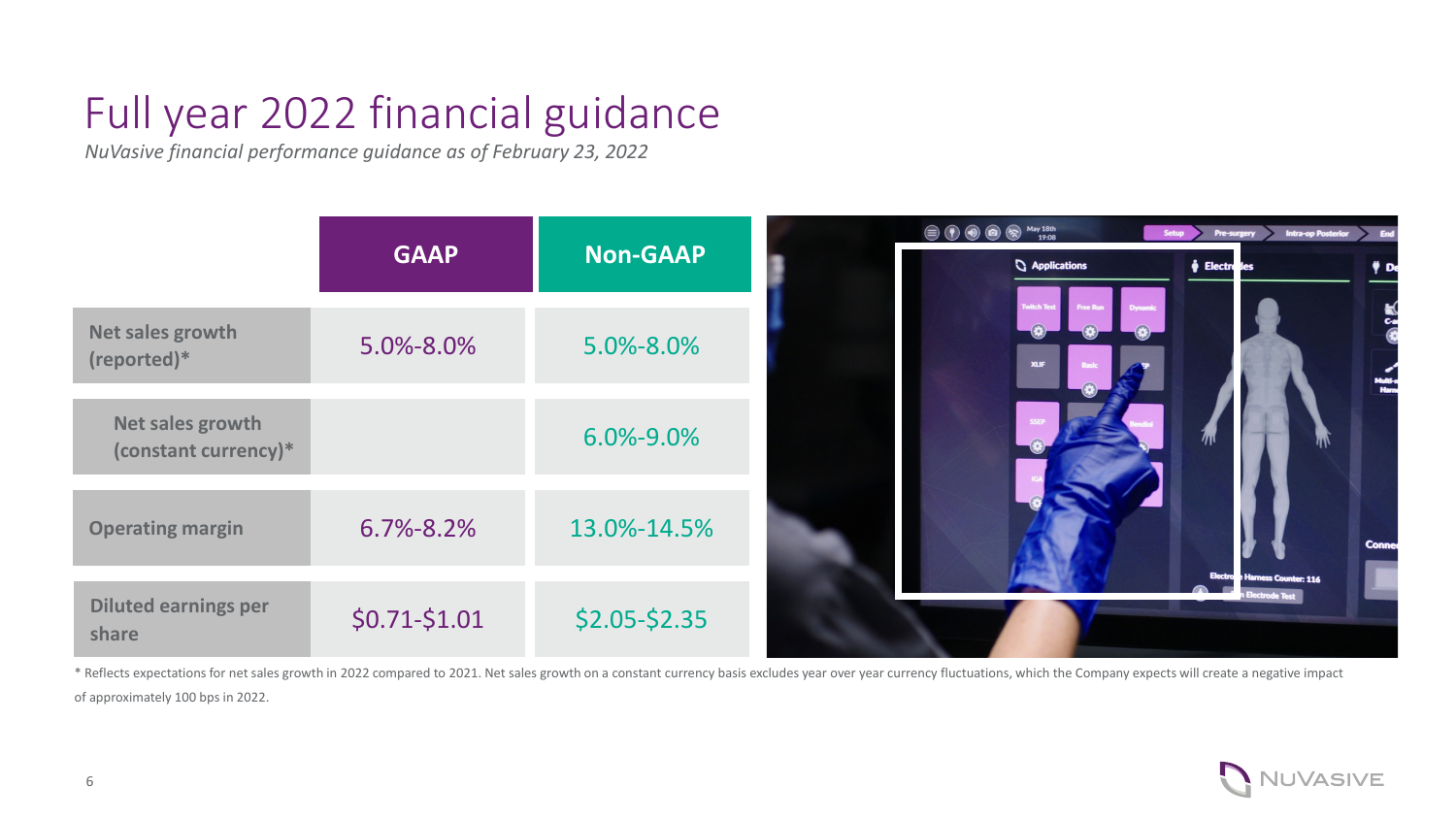#### Q4 2021 GAAP to non-GAAP select financial information

*in thousands except per share data* 

|                                       |                        | <b>Non-GAAP Adjustments</b>             |                          |                                            |                                                                   |                                                       |                                         |                                 |                     |                     |                                                   |
|---------------------------------------|------------------------|-----------------------------------------|--------------------------|--------------------------------------------|-------------------------------------------------------------------|-------------------------------------------------------|-----------------------------------------|---------------------------------|---------------------|---------------------|---------------------------------------------------|
|                                       | Q4 2021<br><b>GAAP</b> | Amortization of<br>intangible<br>assets | Litigation <sup>1</sup>  | <b>Business</b><br>transition <sup>2</sup> | Inventory<br>charges<br>associated with<br>product<br>withdrawals | European<br>medical device<br>regulation <sup>3</sup> | Net gain on<br>strategic<br>investments | Other<br>adjustments            | Q4 2021<br>non-GAAP | Q4 2020<br>non-GAAP | <b>Year-Over-Year</b><br>Increase /<br>(Decrease) |
| Net sales \$                          | 302,074                | $-$                                     | $\overline{\phantom{0}}$ | -                                          | -                                                                 | –                                                     | $\overline{\phantom{0}}$                | $\overline{\phantom{0}}$        | 302,074             | 291,807             | 3.5%                                              |
| Cost of sales                         | 83,534                 | $\overline{\phantom{0}}$                | $\overline{\phantom{m}}$ | (556)                                      |                                                                   | $\overline{\phantom{0}}$                              | $\overline{\phantom{m}}$                | $\overline{\phantom{m}}$        | 82,978              | 82,922              | 0.1%                                              |
| <b>Gross profit</b>                   | 218,540                | $\overline{\phantom{0}}$                | $-$                      | 556                                        | -                                                                 | $\qquad \qquad \longleftarrow$                        |                                         | $\overline{\phantom{m}}$        | 219,096             | 208,885             | 4.9%                                              |
| <b>Gross margin</b>                   | 72.3%                  |                                         |                          |                                            |                                                                   |                                                       |                                         |                                 | 72.5%               | 71.6%               | 90 bps                                            |
| <b>Operating expenses</b>             |                        |                                         |                          |                                            |                                                                   |                                                       |                                         |                                 |                     |                     |                                                   |
| Selling, general and administrative   | 160,678                | $\overline{\phantom{0}}$                | (2,874)                  | $\hspace{0.1mm}-\hspace{0.1mm}$            | $\hspace{0.05cm}$                                                 | (645)                                                 | $\overline{\phantom{0}}$                | $\overline{\phantom{m}}$        | 157,159             | 142,509             | 10.3%                                             |
| % of net sales                        | 53.2%                  |                                         |                          |                                            | —                                                                 |                                                       | —                                       | $\hspace{0.1mm}-\hspace{0.1mm}$ | 52.0%               | 48.8%               | 320 bps                                           |
| Research and development              | 25,233                 | $\overline{\phantom{0}}$                | $\overline{\phantom{m}}$ | $\overline{\phantom{m}}$                   | $\overline{\phantom{m}}$                                          | (2, 141)                                              | $\overline{\phantom{0}}$                | $\overline{\phantom{m}}$        | 23,092              | 20,304              | 13.7%                                             |
| % of net sales                        | 8.4%                   |                                         | $\overline{\phantom{0}}$ | $\overline{\phantom{m}}$                   |                                                                   |                                                       | $\overline{\phantom{m}}$                | $\overline{\phantom{0}}$        | 7.6%                | 7.0%                | 60 bps                                            |
| Amortization of intangible assets     | 14,079                 | (14,079)                                | $\overline{\phantom{m}}$ |                                            |                                                                   | $\overline{\phantom{m}}$                              | $\overline{\phantom{m}}$                | $\overline{\phantom{m}}$        |                     |                     |                                                   |
| <b>Business transition costs</b>      | 47,031                 |                                         | $\overline{\phantom{m}}$ | (47, 031)                                  | $\overline{\phantom{m}}$                                          |                                                       | $\overline{\phantom{m}}$                | $\overline{\phantom{0}}$        |                     |                     |                                                   |
| <b>Operating (loss) profit</b>        | (28, 481)              | 14,079                                  | 2,874                    | 47,587                                     | $\overline{\phantom{m}}$                                          | 2,786                                                 | $\overline{\phantom{0}}$                | $\qquad \qquad \blacksquare$    | 38,845              | 46,072              | (15.7%)                                           |
| <b>Operating margin</b>               | (9.4%)                 |                                         |                          |                                            |                                                                   |                                                       |                                         |                                 | 12.9%               | 15.8%               | (290 bps)                                         |
| Interest and other expense, net       | 5,397                  |                                         | $\overline{\phantom{m}}$ | 2,471                                      | —                                                                 | $\overline{\phantom{0}}$                              | 981                                     |                                 | 8,849               | 6,337               | 39.6%                                             |
| Income tax expense 4                  | 2,858                  |                                         | $\overline{\phantom{0}}$ | $\hspace{0.1mm}-\hspace{0.1mm}$            | —                                                                 |                                                       | $\overline{\phantom{m}}$                | 6,443                           | 9,301               | 9,361               | (0.6% )                                           |
| <b>Consolidated net (loss) income</b> | (36, 736)              | 14,079                                  | 2,874                    | 45,116                                     | $\qquad \qquad \longleftarrow$                                    | 2,786                                                 | (981)                                   | (6, 443)                        | 20,695              | 30,374              | (31.9%)                                           |
| Diluted EPS \$                        | (0.71)                 |                                         |                          |                                            |                                                                   |                                                       |                                         |                                 | 0.40                | 0.59                | (32.2%)                                           |
| WASO <sup>5</sup>                     | 51,735                 |                                         |                          |                                            |                                                                   |                                                       |                                         | 593                             | 52,328              | 51,870              |                                                   |

<sup>1</sup> Represents expenses associated with certain ongoing litigation matters, including infringement of the Company's intellectual property.

<sup>2</sup> Costs related to acquisition, integration and business transition activities which include severance, relocation, consulting, leasehold exit costs, third-party merger and acquisitions costs, contingent consideration fa associated with such activities.

<sup>3</sup> Represents costs specific to updating our quality system, product labeling, asset write-offs and product remanufacturing to comply with European medical device regulation.

4 Represents the impact from tax affecting the adjustments above at their statutory tax rate.

<sup>5</sup> Adjusted non-GAAP diluted WASO excludes the impact of dilutive convertible notes for which Company is economically hedged through its anti-dilutive bond hedge arrangements.

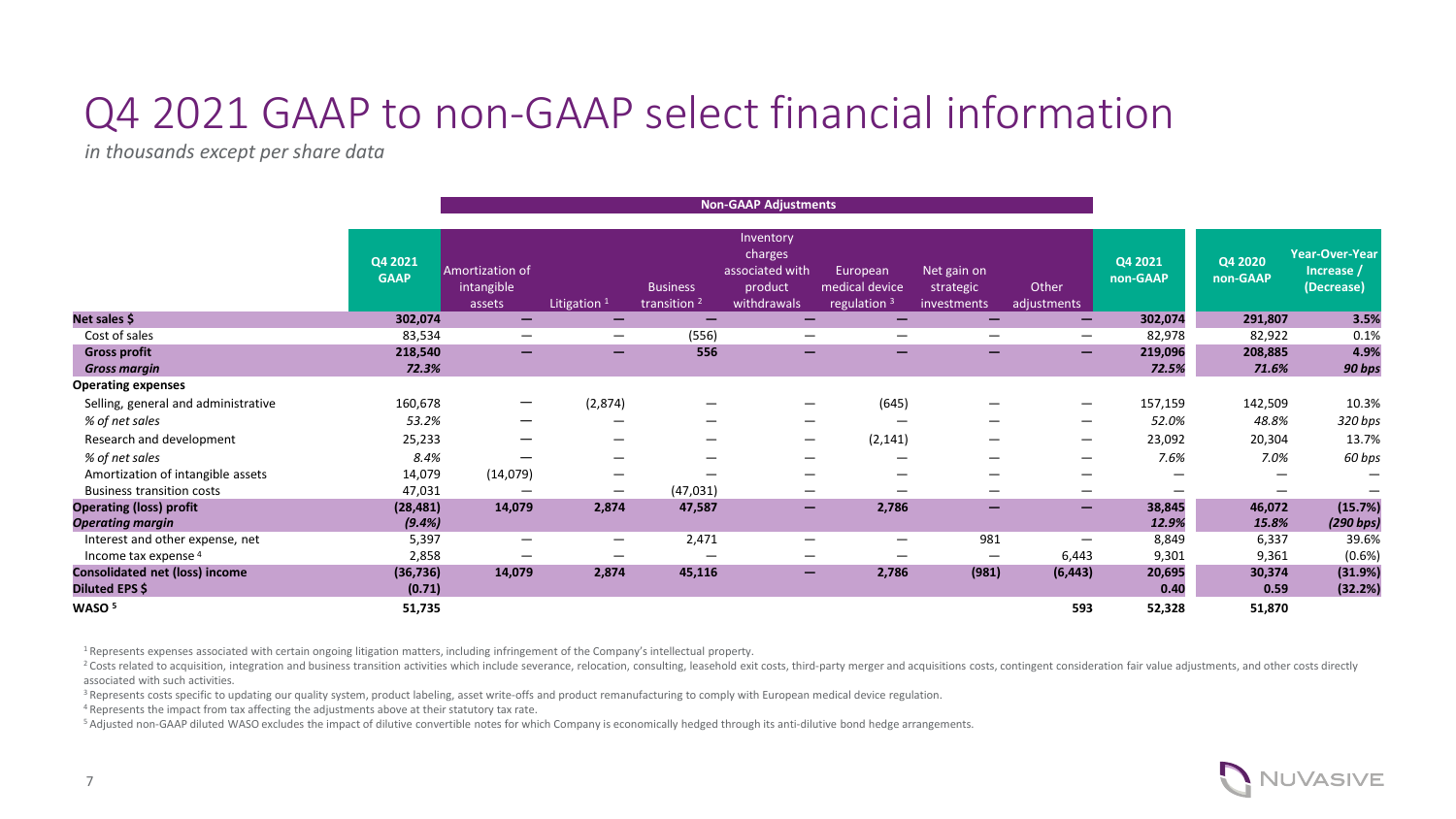#### Full year 2021 GAAP to non-GAAP select financial information

*in thousands except per share data* 

|                                       |                               |                                         |                          | <b>Non-GAAP Adjustments</b>                |                                                                                |                                                       |                                         |                          |                            |                            |                                            |
|---------------------------------------|-------------------------------|-----------------------------------------|--------------------------|--------------------------------------------|--------------------------------------------------------------------------------|-------------------------------------------------------|-----------------------------------------|--------------------------|----------------------------|----------------------------|--------------------------------------------|
|                                       | Full year 2021<br><b>GAAP</b> | Amortization of<br>intangible<br>assets | Litigation <sup>1</sup>  | <b>Business</b><br>transition <sup>2</sup> | Inventory<br>charges<br>associated with<br>product<br>withdrawals <sup>3</sup> | European<br>medical device<br>regulation <sup>4</sup> | Net gain on<br>strategic<br>investments | Other<br>adjustments     | Full year 2021<br>non-GAAP | Full year 2020<br>non-GAAP | Year-Over-Year<br>Increase /<br>(Decrease) |
| Net sales \$                          | 1,138,988                     | —                                       |                          |                                            |                                                                                |                                                       | –                                       | $\overline{\phantom{0}}$ | 1,138,988                  | 1,050,582                  | 8.4%                                       |
| Cost of sales                         | 322,278                       | $\overline{\phantom{m}}$                | $\overline{\phantom{m}}$ | (1,855)                                    | (14, 215)                                                                      | $\overline{\phantom{0}}$                              | $\overline{\phantom{0}}$                | $\overline{\phantom{m}}$ | 306,208                    | 319,925                    | (4.3%)                                     |
| <b>Gross profit</b>                   | 816,710                       |                                         | $\overline{\phantom{0}}$ | 1,855                                      | 14,215                                                                         | $\overline{\phantom{0}}$                              | $\overline{\phantom{0}}$                | $\overline{\phantom{0}}$ | 832,780                    | 730,657                    | 14.0%                                      |
| <b>Gross margin</b>                   | 71.7%                         |                                         |                          |                                            |                                                                                |                                                       |                                         |                          | 73.1%                      | 69.5%                      | 360 bps                                    |
| <b>Operating expenses</b>             |                               |                                         |                          |                                            |                                                                                |                                                       |                                         |                          |                            |                            |                                            |
| Selling, general and administrative   | 610,085                       | $\overline{\phantom{m}}$                | (6,884)                  |                                            |                                                                                | (2, 383)                                              | —                                       | $\overline{\phantom{m}}$ | 600,818                    | 538,469                    | 11.6%                                      |
| % of net sales                        | 53.6%                         | $\overline{\phantom{0}}$                |                          |                                            | –                                                                              |                                                       |                                         |                          | 52.8%                      | 51.3%                      | 150 bps                                    |
| Research and development              | 92,626                        |                                         |                          |                                            | $\hspace{0.05cm}$                                                              | (6,098)                                               | —                                       | $\overline{\phantom{m}}$ | 86,528                     | 75,581                     | 14.5%                                      |
| % of net sales                        | 8.1%                          |                                         |                          |                                            | –                                                                              |                                                       | —                                       |                          | 7.6%                       | 7.2%                       | 40 bps                                     |
| Amortization of intangible assets     | 57,309                        | (57, 309)                               |                          |                                            |                                                                                |                                                       | –                                       |                          |                            |                            |                                            |
| <b>Business transition costs</b>      | 68,719                        |                                         |                          | (68, 719)                                  |                                                                                |                                                       | —                                       |                          |                            |                            |                                            |
| <b>Operating (loss) profit</b>        | (12,029)                      | 57,309                                  | 6,884                    | 70,574                                     | 14,215                                                                         | 8,482                                                 | $\overline{\phantom{0}}$                | $\overline{\phantom{0}}$ | 145,435                    | 116,607                    | 24.7%                                      |
| <b>Operating margin</b>               | (1.1%)                        |                                         |                          |                                            |                                                                                |                                                       |                                         |                          | 12.8%                      | 11.1%                      | 170 bps                                    |
| Interest and other expense, net       | 46,355                        | $\overline{\phantom{m}}$                | $\overline{\phantom{m}}$ | (21, 202)                                  | –                                                                              | $\hspace{0.1mm}-\hspace{0.1mm}$                       | 3,082                                   |                          | 28,235                     | 32,413                     | (12.9%)                                    |
| Income tax expense 5                  | 5,702                         |                                         |                          |                                            |                                                                                |                                                       | $\overline{\phantom{0}}$                | 23,712                   | 29,414                     | 20,431                     | 44.0%                                      |
| <b>Consolidated net (loss) income</b> | (64, 086)                     | 57,309                                  | 6,884                    | 91,776                                     | 14,215                                                                         | 8,482                                                 | (3,082)                                 | (23, 712)                | 87,786                     | 63,763                     | 37.7%                                      |
| Diluted EPS \$                        | (1.24)                        |                                         |                          |                                            |                                                                                |                                                       |                                         |                          | 1.68                       | 1.23                       | 36.6%                                      |
| WASO <sup>6</sup>                     | 51,589                        |                                         |                          |                                            |                                                                                |                                                       |                                         | 631                      | 52,220                     | 51,992                     |                                            |

1 Represents expenses associated with certain ongoing litigation matters, including infringement of the Company's intellectual property.

<sup>2</sup> Costs related to acquisition, integration and business transition activities which include severance, relocation, consulting, leasehold exit costs, third-party merger and acquisitions costs, contingent consideration fa associated with such activities.

<sup>3</sup> Represents charges for inventory write-offs associated with the Company's product withdrawals. During the third quarter of 2021, the Company made a determination to withdraw certain products marketed and sold by its wh Specialized Orthopedics.

4 Represents costs specific to updating our quality system, product labeling, asset write-offs and product remanufacturing to comply with European medical device regulation.

<sup>5</sup> Represents the impact from tax affecting the adjustments above at their statutory tax rate.

<sup>6</sup> Adjusted non-GAAP diluted WASO excludes the impact of dilutive convertible notes for which Company is economically hedged through its anti-dilutive bond hedge arrangements.

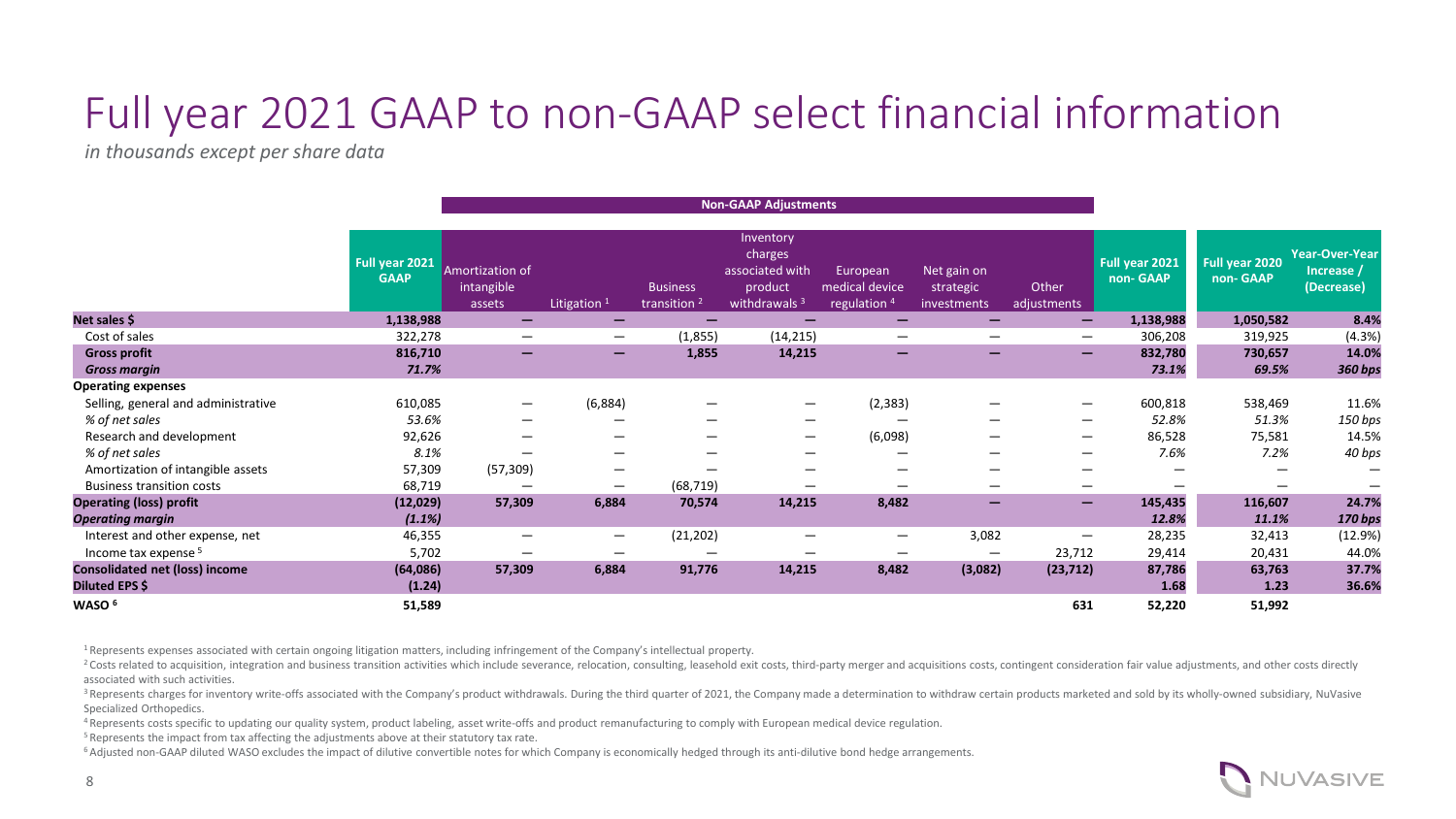#### Q4 2020 GAAP to non-GAAP select financial information

*in thousands except per share data* 

|                                                 |                        | <b>Non-GAAP Adjustments</b>             |                          |                                            |                                                           |                                              |                                                         |                                         |                          |                                   |                          |                                                   |
|-------------------------------------------------|------------------------|-----------------------------------------|--------------------------|--------------------------------------------|-----------------------------------------------------------|----------------------------------------------|---------------------------------------------------------|-----------------------------------------|--------------------------|-----------------------------------|--------------------------|---------------------------------------------------|
|                                                 | Q4 2020<br><b>GAAP</b> | Amortization of<br>intangible<br>assets | Litigation $1$           | <b>Business</b><br>transition <sup>2</sup> | Purchase of in-<br>process research<br>and<br>development | European<br>medical device<br>regulation $3$ | Non-cash<br>interest expense<br>on convertible<br>notes | Net gain on<br>strategic<br>investments | Other<br>adjustments     | Q4 2020<br>non-GAAP               | Q4 2019<br>non-GAAP      | <b>Year-Over-Year</b><br>Increase /<br>(Decrease) |
| Net sales \$                                    | 291,807                | $\overline{\phantom{0}}$                |                          | $\overline{\phantom{0}}$                   | $\overline{\phantom{0}}$                                  | -                                            | -                                                       | -                                       | $\overline{\phantom{m}}$ | 291,807                           | 310,354                  | (6.0%)                                            |
| Cost of sales                                   | 84,628                 | $\overline{\phantom{0}}$                | $\overline{\phantom{m}}$ | $\overline{\phantom{0}}$                   | $\qquad \qquad \overline{\qquad \qquad }$                 | (1,706)                                      | $\overline{\phantom{m}}$                                | $\overline{\phantom{0}}$                | $\overline{\phantom{0}}$ | 82,922                            | 83,256                   | (0.4%                                             |
| <b>Gross profit</b>                             | 207,179                | $\overline{\phantom{m}}$                | $\overline{\phantom{m}}$ | $\overline{\phantom{m}}$                   | $-$                                                       | 1,706                                        | $\qquad \qquad -$                                       | $-$                                     | $\overline{\phantom{m}}$ | 208,885                           | 227,098                  | (8.0%)                                            |
| <b>Gross margin</b>                             | 71.0%                  |                                         |                          |                                            |                                                           |                                              |                                                         |                                         |                          | 71.6%                             | 73.2%                    | (160 bps)                                         |
| <b>Operating expenses</b>                       |                        |                                         |                          |                                            |                                                           |                                              |                                                         |                                         |                          |                                   |                          |                                                   |
| Selling, general and administrative             | 144,260                | $\overline{\phantom{m}}$                | (1, 310)                 |                                            |                                                           | (441)                                        |                                                         |                                         | $\overline{\phantom{0}}$ | 142,509                           | 158,005                  | (9.8%                                             |
| % of net sales                                  | 49.4%                  |                                         |                          |                                            |                                                           |                                              |                                                         |                                         | $\overline{\phantom{m}}$ | 48.8%                             | 50.9%                    | (210 bps)                                         |
| Research and development                        | 21,771                 | $\overline{\phantom{m}}$                | $\overline{\phantom{0}}$ |                                            | $\overline{\phantom{m}}$                                  | (1, 467)                                     | $\qquad \qquad \qquad$                                  |                                         | $\overline{\phantom{0}}$ | 20,304                            | 18,267                   | 11.2%                                             |
| % of net sales                                  | 7.5%                   | $\overline{\phantom{0}}$                | $\overline{\phantom{0}}$ |                                            | $\overline{\phantom{m}}$                                  |                                              |                                                         | —                                       |                          | 7.0%<br>$\overline{\phantom{m}}$  | 5.9%                     | 110 bps                                           |
| Amortization of intangible assets               | 12,576                 | (12, 576)                               | $\overline{\phantom{0}}$ |                                            | $\overline{\phantom{m}}$                                  | $\hspace{0.05cm}$                            | $\overline{\phantom{0}}$                                |                                         |                          | $\overline{\phantom{0}}$          | $\overline{\phantom{m}}$ |                                                   |
| <b>Business transition costs</b>                | 8,337                  |                                         | $\overline{\phantom{m}}$ | (8, 337)                                   | $\overline{\phantom{m}}$                                  | $\hspace{0.05cm}$                            |                                                         | —                                       |                          |                                   | —                        |                                                   |
| Purchase of in-process research and development |                        |                                         | $\overline{\phantom{m}}$ |                                            |                                                           |                                              |                                                         |                                         |                          |                                   | —                        |                                                   |
| <b>Operating profit</b>                         | 20,235                 | 12,576                                  | 1,310                    | 8,337                                      | $\overline{\phantom{0}}$                                  | 3,614                                        | -                                                       | -                                       |                          | 46,072<br>$-$                     | 50,826                   | (9.4%)                                            |
| Operating margin                                | 6.9%                   |                                         |                          |                                            |                                                           |                                              |                                                         |                                         |                          | 15.8%                             | 16.4%                    | (60 bps)                                          |
| Interest and other expense, net                 | 19,171                 | $\overline{\phantom{m}}$                | $\hspace{0.05cm}$        |                                            |                                                           | $\overline{\phantom{0}}$                     | (12, 844)                                               | 10                                      |                          | 6,337<br>$\overline{\phantom{0}}$ | 4,527                    | 40.0%                                             |
| Income tax (benefit) expense 4                  | (628)                  | $\overline{\phantom{m}}$                | $\overline{\phantom{0}}$ | $\overline{\phantom{0}}$                   | $\overline{\phantom{m}}$                                  | $\qquad \qquad -$                            | $\overline{\phantom{0}}$                                | $\hspace{0.1mm}-\hspace{0.1mm}$         | 9,989                    | 9,361                             | 7,784                    | 20.3%                                             |
| <b>Consolidated net income</b>                  | 1,692                  | 12,576                                  | 1,310                    | 8,337                                      | $\overline{\phantom{0}}$                                  | 3,614                                        | 12,844                                                  | (10)                                    | (9,989)                  | 30,374                            | 38,515                   | (21.1%)                                           |
| Diluted EPS \$                                  | 0.03                   |                                         |                          |                                            |                                                           |                                              |                                                         |                                         |                          | 0.59                              | 0.73                     | (19.2%)                                           |
| WASO 5                                          | 51,870                 |                                         |                          |                                            |                                                           |                                              |                                                         |                                         |                          | 51,870                            | 52,979                   |                                                   |

<sup>1</sup> Represents expenses associated with certain ongoing litigation matters, including infringement of the Company's intellectual property.

<sup>2</sup> Costs related to acquisition, integration and business transition activities which include severance, relocation, consulting, leasehold exit costs, third-party merger and acquisitions costs, contingent consideration fa associated with such activities.

<sup>3</sup> Represents costs specific to updating our quality system, product labeling, asset write-offs and product remanufacturing to comply with European medical device regulation.

<sup>4</sup> Represents the impact from tax affecting the adjustments above at their statutory tax rate.

<sup>5</sup> Adjusted non-GAAP diluted WASO excludes the impact of dilutive convertible notes for which Company is economically hedged through its anti-dilutive bond hedge arrangements.

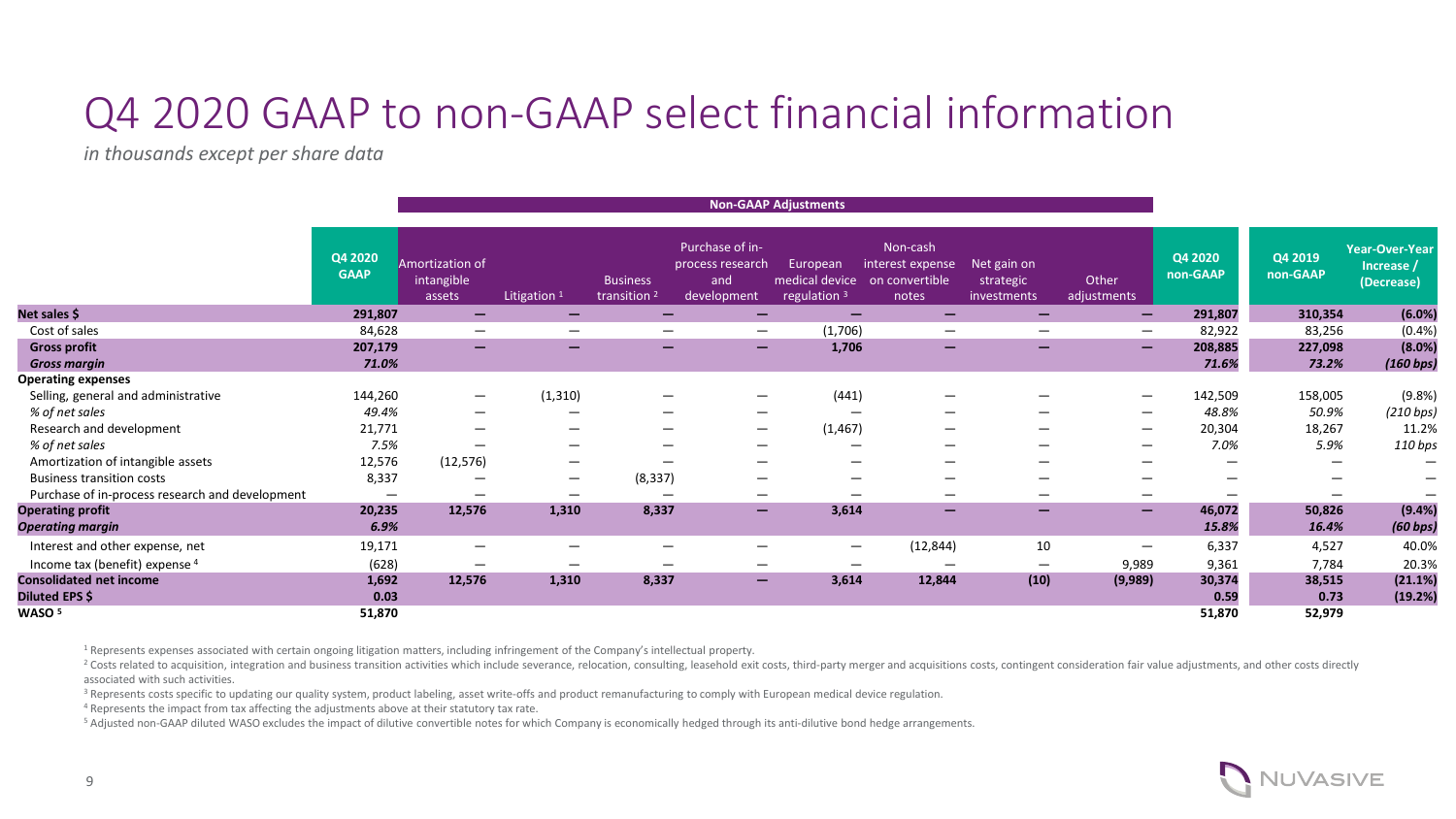#### Full Year 2020 GAAP to non-GAAP select financial information

*in thousands except per share data* 

|                                                 |                                               | <b>Non-GAAP Adjustments</b>             |                          |                                            |                                                           |                                                       |                                                         |                                         |                          |                                           |                            |                                                   |
|-------------------------------------------------|-----------------------------------------------|-----------------------------------------|--------------------------|--------------------------------------------|-----------------------------------------------------------|-------------------------------------------------------|---------------------------------------------------------|-----------------------------------------|--------------------------|-------------------------------------------|----------------------------|---------------------------------------------------|
|                                                 | Full year 2020 Amortization of<br><b>GAAP</b> | intangible<br>assets                    | Litigation <sup>1</sup>  | <b>Business</b><br>transition <sup>2</sup> | Purchase of in-<br>process research<br>and<br>development | European<br>medical device<br>regulation <sup>3</sup> | Non-cash<br>interest expense<br>on convertible<br>notes | Net gain on<br>strategic<br>investments | Other<br>adjustments     | Full year 2020<br>non-GAAP                | Full year 2019<br>non-GAAP | <b>Year-Over-Year</b><br>Increase /<br>(Decrease) |
| Net sales \$                                    | 1,050,582                                     | $\overline{\phantom{0}}$                |                          |                                            |                                                           |                                                       | -                                                       |                                         | $\overline{\phantom{m}}$ | 1,050,582                                 | 1,168,070                  | (10.1%)                                           |
| Cost of sales                                   | 321,631                                       | $\qquad \qquad \  \  \, -\qquad \qquad$ | $\overline{\phantom{m}}$ | $\overline{\phantom{0}}$                   |                                                           | (1,706)                                               | $\overbrace{\phantom{13333}}$                           | $\overline{\phantom{0}}$                | $\overline{\phantom{m}}$ | 319,925                                   | 312,357                    | 2.4%                                              |
| <b>Gross profit</b>                             | 728,951                                       | $\overline{\phantom{m}}$                | $\overline{\phantom{0}}$ | $\qquad \qquad \longleftarrow$             | $\overline{\phantom{0}}$                                  | 1,706                                                 | $\qquad \qquad \longleftarrow$                          | $\qquad \qquad \longleftarrow$          |                          | 730,657<br>$\qquad \qquad \longleftarrow$ | 855,713                    | (14.6%)                                           |
| <b>Gross margin</b>                             | 69.4%                                         |                                         |                          |                                            |                                                           |                                                       |                                                         |                                         |                          | 69.5%                                     | 73.3%                      | (380 bps)                                         |
| <b>Operating expenses</b>                       |                                               |                                         |                          |                                            |                                                           |                                                       |                                                         |                                         |                          |                                           |                            |                                                   |
| Selling, general and administrative             | 547,195                                       |                                         | (6,996)                  |                                            |                                                           | (1,730)                                               |                                                         |                                         |                          | 538,469<br>$\overline{\phantom{m}}$       | 599,896                    | (10.2%)                                           |
| % of net sales                                  | 52.1%                                         |                                         | —                        |                                            | $\hspace{0.05cm}$                                         |                                                       |                                                         |                                         |                          | 51.3%<br>$\overline{\phantom{0}}$         | 51.4%                      | (10 bps)                                          |
| Research and development                        | 79,838                                        | $\overline{\phantom{0}}$                | $\overline{\phantom{m}}$ |                                            |                                                           | (4, 257)                                              | $\overline{\phantom{m}}$                                | $\overline{\phantom{0}}$                |                          | 75,581<br>$\overline{\phantom{m}}$        | 70,802                     | 6.8%                                              |
| % of net sales                                  | 7.6%                                          | $\overline{\phantom{0}}$                | $\overline{\phantom{m}}$ |                                            | $\overline{\phantom{m}}$                                  |                                                       | $\hspace{0.05cm}$                                       |                                         |                          | 7.2%<br>$\overline{\phantom{m}}$          | 6.1%                       | 110 bps                                           |
| Amortization of intangible assets               | 51,726                                        | (51, 726)                               | $\overline{\phantom{m}}$ | $\overline{\phantom{m}}$                   |                                                           | $\overline{\phantom{m}}$                              |                                                         |                                         |                          | $\overline{\phantom{0}}$                  |                            | —                                                 |
| <b>Business transition costs</b>                | 10,878                                        | $\overline{\phantom{m}}$                | $\overline{\phantom{m}}$ | (10, 878)                                  | $\overline{\phantom{m}}$                                  | $\overline{\phantom{m}}$                              | $\overline{\phantom{m}}$                                |                                         |                          | $\qquad \qquad \qquad$                    | —                          |                                                   |
| Purchase of in-process research and development | 1,011                                         | $\overline{\phantom{m}}$                |                          | $\overline{\phantom{m}}$                   | (1,011)                                                   |                                                       |                                                         | $\overline{\phantom{0}}$                |                          | $\overline{\phantom{0}}$                  |                            | —                                                 |
| <b>Operating profit</b>                         | 38,303                                        | 51,726                                  | 6,996                    | 10,878                                     | 1,011                                                     | 7,693                                                 | $\qquad \qquad \longleftarrow$                          | -                                       | $\overline{\phantom{m}}$ | 116,607                                   | 185,015                    | (37.0%)                                           |
| Operating margin                                | 3.7%                                          |                                         |                          |                                            |                                                           |                                                       |                                                         |                                         |                          | 11.1%                                     | 15.8%                      | (470 bps)                                         |
| Interest and other expense, net                 | 85,848                                        | $\overline{\phantom{0}}$                |                          |                                            |                                                           | $\overline{\phantom{0}}$                              | (40, 866)                                               | (268)                                   | (12, 301)                | 32,413                                    | 20,149                     | 60.9%                                             |
| Income tax (benefit) expense 4                  | (10, 392)                                     | $\overline{\phantom{m}}$                | $\overline{\phantom{m}}$ | $\overline{\phantom{m}}$                   | $\overline{\phantom{m}}$                                  | $\overline{\phantom{m}}$                              |                                                         | —                                       | 30,823                   | 20,431                                    | 35,065                     | (41.7%)                                           |
| <b>Consolidated net (loss) income</b>           | (37, 153)                                     | 51,726                                  | 6,996                    | 10,878                                     | 1,011                                                     | 7,693                                                 | 40,866                                                  | 268                                     | (18, 522)                | 63,763                                    | 129,801                    | (50.9%                                            |
| Diluted EPS \$                                  | (0.72)                                        |                                         |                          |                                            |                                                           |                                                       |                                                         |                                         |                          | 1.23                                      | 2.47                       | (50.2%)                                           |
| WASO 5                                          | 51,416                                        |                                         |                          |                                            |                                                           |                                                       |                                                         |                                         | 576                      | 51,992                                    | 52,629                     |                                                   |

<sup>1</sup> Represents expenses associated with certain ongoing litigation matters, including infringement of the Company's intellectual property.

<sup>2</sup> Costs related to acquisition, integration and business transition activities which include severance, relocation, consulting, leasehold exit costs, third-party merger and acquisitions costs, contingent consideration fa associated with such activities.

<sup>3</sup> Represents costs specific to updating our quality system, product labeling, asset write-offs and product remanufacturing to comply with European medical device regulation.

<sup>4</sup> Represents the impact from tax affecting the adjustments above at their statutory tax rate.

<sup>5</sup> Adjusted non-GAAP diluted WASO excludes the impact of dilutive convertible notes for which Company is economically hedged through its anti-dilutive bond hedge arrangements.

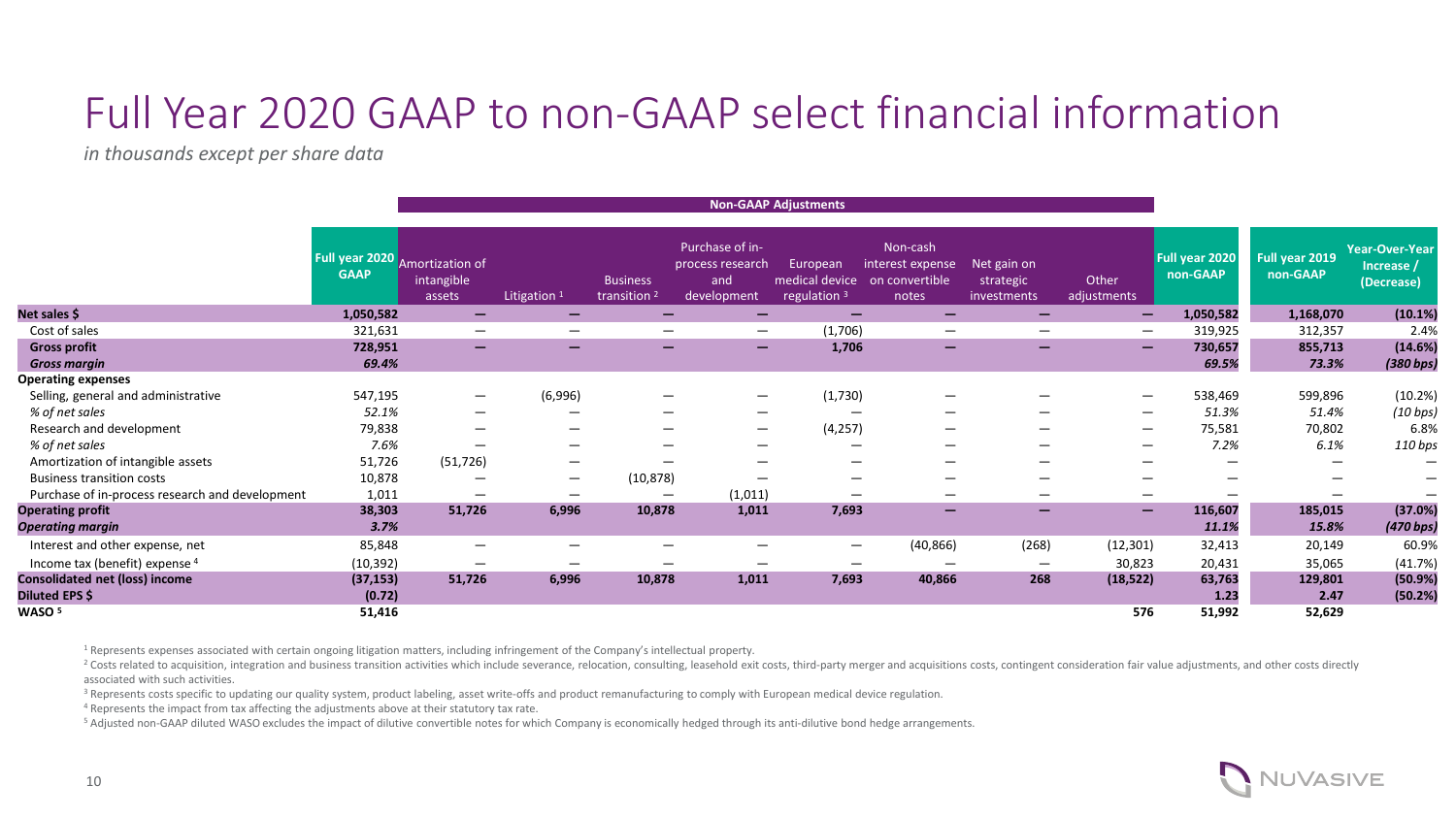### Net sales supplemental information\*

*Financial results for the quarter and full year ended December 31, 2021; Growth rates below include net sales versus 2019 and 2020, as 2019 provides a more normalized baseline for comparison given the variability in net sales results over 2020 and 2021 due to impacts from the COVID-19 pandemic.*

|                        |                | Net sales trend |         |         |                |         |         |         |         |                |         |         |       |                   |                |
|------------------------|----------------|-----------------|---------|---------|----------------|---------|---------|---------|---------|----------------|---------|---------|-------|-------------------|----------------|
|                        |                |                 |         |         |                |         |         |         |         |                |         |         |       |                   |                |
| (5 in millions)        | <b>Q1 2019</b> | Q2 2019         | Q3 2019 | Q4 2019 | <b>FY 2019</b> | Q1 2020 | Q2 2020 | Q3 2020 | Q4 2020 | <b>FY 2020</b> | Q1 2021 | Q2 2021 |       | $Q32021$ $Q42021$ | <b>FY 2021</b> |
| U.S. Spinal Hardware   | 147.8          | 160.2           | 160.0   | 168.9   | 637.0          | 138.5   | 113.8   | 161.2   | 155.2   | 568.7          | 145.2   | 160.1   | 145.1 | 160.5             | 610.8          |
| U.S. Surgical Support  | 72.2           | 73.9            | 71.9    | 77.3    | 295.3          | 64.3    | 47.2    | 69.5    | 67.4    | 248.3          | 61.2    | 67.6    | 60.5  | 69.7              | 258.9          |
| International          | 54.8           | 57.9            | 59.0    | 64.1    | 235.8          | 57.1    | 42.6    | 64.6    | 69.2    | 233.6          | 64.8    | 67.2    | 65.3  | 71.9              | 269.2          |
| <b>Total Net Sales</b> | 274.8          | 292.1           | 290.8   | 310.4   | 1,168.1        | 259.9   | 203.6   | 295.3   | 291.8   | 1,050.6        | 271.2   | 294.8   | 270.8 | 302.1             | 1,139.0        |

| Q4 2021 net sales growth overview |  |  |
|-----------------------------------|--|--|
|                                   |  |  |

|                        |          | <b>From 2020</b>         |             |           | <b>From 2019</b> |             | <b>From 2020</b><br><b>From 2019</b> |                          |             |           |                          |             |
|------------------------|----------|--------------------------|-------------|-----------|------------------|-------------|--------------------------------------|--------------------------|-------------|-----------|--------------------------|-------------|
|                        | Reported | Fx.                      | <b>ExFx</b> | Reported  | Fx               | <b>ExFx</b> | Reported                             | <b>Fx</b>                | <b>ExFx</b> | Reported  | <b>Fx</b>                | <b>ExFx</b> |
| U.S. Spinal Hardware   | 3.4%     | $\overline{\phantom{0}}$ | 3.4%        | $(5.0\%)$ |                  | $(5.0\%)$   | 7.4%                                 | $\overline{\phantom{0}}$ | 7.4%        | $(4.1\%)$ | $\overline{\phantom{m}}$ | (4.1%)      |
| U.S. Surgical Support  | 3.4%     | $\overline{\phantom{m}}$ | 3.4%        | $(9.9\%)$ | —                | (9.9%       | 4.3%                                 | $\overline{\phantom{m}}$ | 4.3%        | (12.3%)   | $\overline{\phantom{m}}$ | (12.3%)     |
| International          | 3.9%     | 4.0%                     | 7.9%        | 12.2%     | 0.9%             | 13.2%       | 15.3%                                | (1.5%)                   | 13.7%       | 14.2%     | (1.6%)                   | 12.5%       |
| <b>Total Net Sales</b> | 3.5%     | 0.9%                     | 4.5%        | (2.7%)    | 0.2%             | (2.5%)      | 8.4%                                 | (0.3%)                   | 8.1%        | (2.5%)    | (0.3%)                   | (2.8%)      |

#### **Q4 2021 net sales growth overview Full year 2021 net sales growth overview**

|          | <b>From 2020</b> |             | <b>From 2019</b> |           |             |  |  |  |
|----------|------------------|-------------|------------------|-----------|-------------|--|--|--|
| Reported | <b>Fx</b>        | <b>ExFx</b> | Reported         | <b>Fx</b> | <b>ExFx</b> |  |  |  |
| 7.4%     |                  | 7.4%        | $(4.1\%)$        |           | $(4.1\%)$   |  |  |  |
| 4.3%     |                  | 4.3%        | (12.3%)          |           | (12.3%)     |  |  |  |
| 15.3%    | (1.5%)           | 13.7%       | 14.2%            | (1.6%)    | 12.5%       |  |  |  |
| 8.4%     | (0.3%)           | 8.1%        | (2.5%)           | (0.3%)    | (2.8%)      |  |  |  |

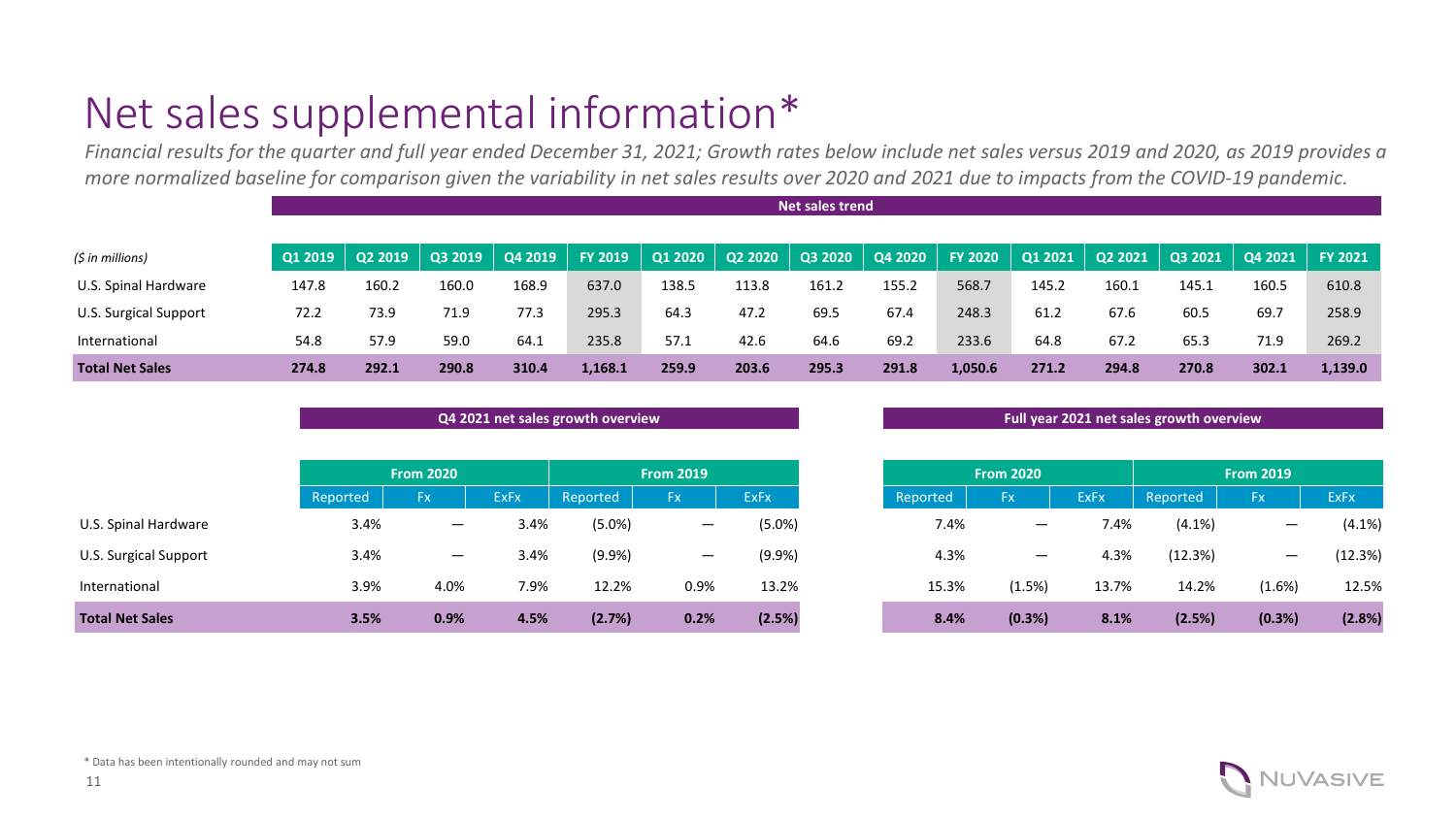### Full year 2022 financial guidance reconciliation of GAAP to Non-GAAP EPS

| Full year 2022 financial guidance reconciliation of GAAP to non-GAAP EPS |  |                  |  |                         |  |  |  |  |  |
|--------------------------------------------------------------------------|--|------------------|--|-------------------------|--|--|--|--|--|
|                                                                          |  | 2021 Actuals $1$ |  | 2022 Guidance range 1,2 |  |  |  |  |  |
| <b>GAAP diluted earnings (loss) per share</b>                            |  | (1.24)           |  | $0.71 - 1.01$           |  |  |  |  |  |
| Impact of change to diluted share count <sup>3</sup>                     |  | 0.02             |  | $^{\sim}0.15$           |  |  |  |  |  |
| Amortization of intangible assets                                        |  | 1.10             |  | $^{\sim}1.05$           |  |  |  |  |  |
| European medical device regulation <sup>4</sup>                          |  | 0.16             |  | $^{\sim}0.30$           |  |  |  |  |  |
| Inventory charges associated with product withdrawals <sup>5</sup>       |  | 0.27             |  |                         |  |  |  |  |  |
| Other <sup>6</sup>                                                       |  | 1.83             |  | $^{\sim}0.14$           |  |  |  |  |  |
| Tax effect of adjustments <sup>7</sup>                                   |  | (0.45)           |  | $^{\sim}(0.30)$         |  |  |  |  |  |
| Non-GAAP diluted earnings per share                                      |  | 1.68             |  | $2.05 - 2.35$           |  |  |  |  |  |

<sup>1</sup> Data has been intentionally rounded and may not sum.

<sup>2</sup> Guidance reflects the range provided February 23, 2022.

<sup>3</sup> Adjusted non-GAAP diluted WASO excludes the impact of dilutive convertible notes for which the Company is economically hedged through its anti-dilutive bond hedge arrangements.

4 Represents costs specific to updating our quality system, product labeling, asset write-offs and product remanufacturing to comply with European medical device regulation.

<sup>5</sup> Represents charges for inventory write-offs associated with the Company's product withdrawals. During the third quarter of 2021, the Company made a determination to withdraw certain products marketed and sold by its wh Specialized Orthopedics.

<sup>6</sup> Includes costs primarily associated with litigation related expenses and settlements, non-cash acquisition-related foreign currency impacts, non-cash purchase accounting adjustments on acquisitions, net gain on strateg costs. See Reconciliation of GAAP to Non-GAAP Financial Measures tables within respective earnings releases for further detail.

 $<sup>7</sup>$  Represents the impact from tax affecting the adjustments above at their statutory tax rate.</sup>

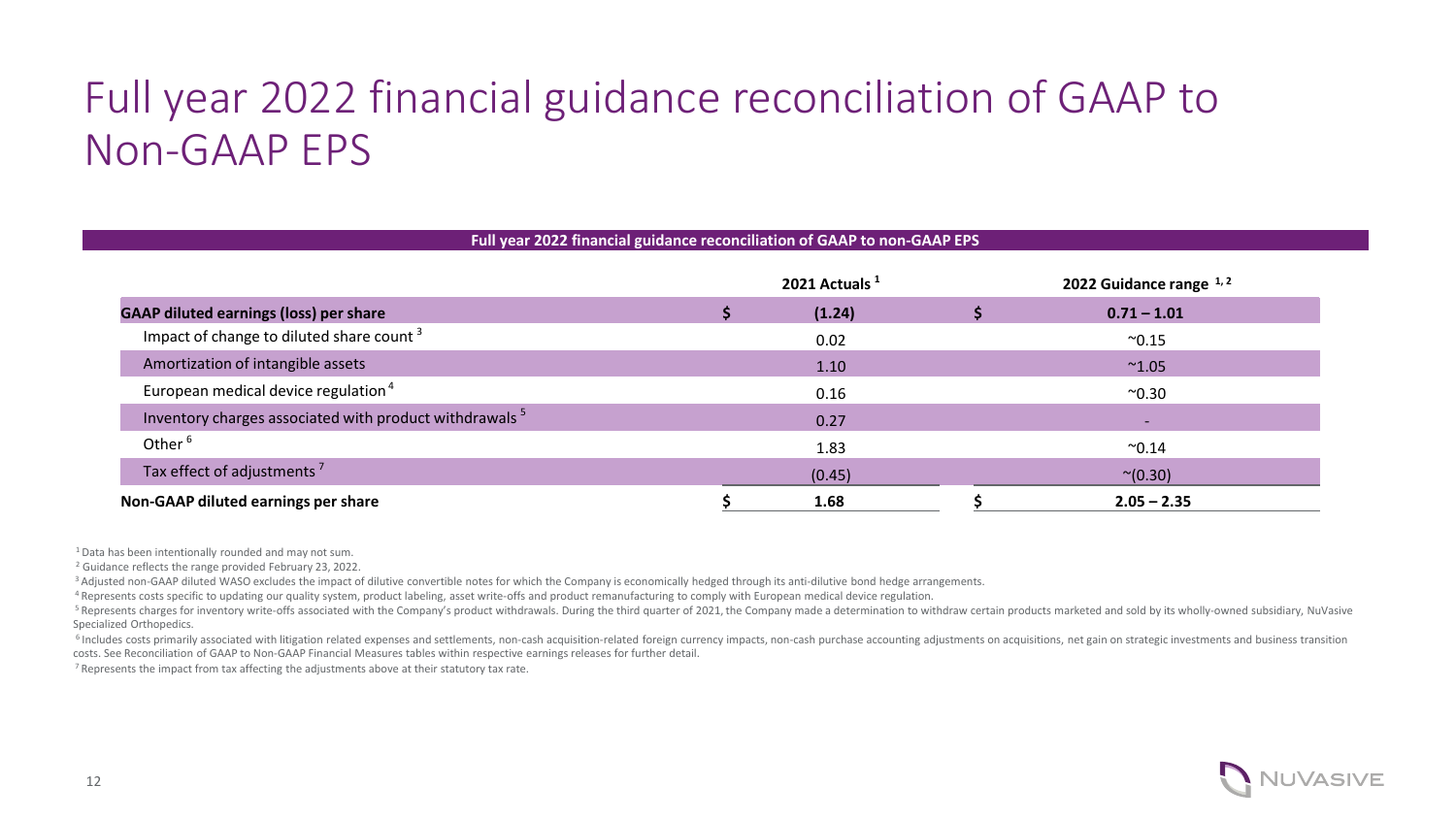## Full year 2022 financial guidance reconciliation of GAAP to Non-GAAP operating margin %

| Full year 2022 financial guidance reconciliation of GAAP to non-GAAP operating margin % |                           |                            |  |  |  |  |  |  |  |
|-----------------------------------------------------------------------------------------|---------------------------|----------------------------|--|--|--|--|--|--|--|
|                                                                                         | 2021 Actuals <sup>1</sup> | 2022 Guidance range $1, 2$ |  |  |  |  |  |  |  |
| <b>GAAP operating margin %</b>                                                          | (1.1%)                    | $6.7\% - 8.2\%$            |  |  |  |  |  |  |  |
| Amortization of intangible assets                                                       | 5.0%                      | $^{\sim}4.5\%$             |  |  |  |  |  |  |  |
| European medical device regulation <sup>3</sup>                                         | 0.7%                      | $^{\sim}1.3\%$             |  |  |  |  |  |  |  |
| Inventory charges associated with product withdrawals <sup>4</sup>                      | 1.3%                      |                            |  |  |  |  |  |  |  |
| Other <sup>5</sup>                                                                      | 6.8%                      | $^{\sim}0.5\%$             |  |  |  |  |  |  |  |
| Non-GAAP operating margin %                                                             | 12.8%                     | $13.0\% - 14.5\%$          |  |  |  |  |  |  |  |

<sup>1</sup> Data has been intentionally rounded and may not sum.

<sup>2</sup> Guidance reflects the range provided February 23, 2022.

<sup>3</sup> Represents costs specific to updating our quality system, product labeling, asset write-offs and product remanufacturing to comply with European medical device regulation.

4 Represents charges for inventory write-offs associated with the Company's product withdrawals. During the third quarter of 2021, the Company made a determination to withdraw certain products marketed and sold by its whol Specialized Orthopedics.

<sup>5</sup> Includes costs primarily associated with litigation related expenses and settlements, non-cash purchase accounting adjustments on acquisitions, and business transition costs. See Reconciliation of GAAP to Non-GAAP Fina respective earnings releases for further detail.